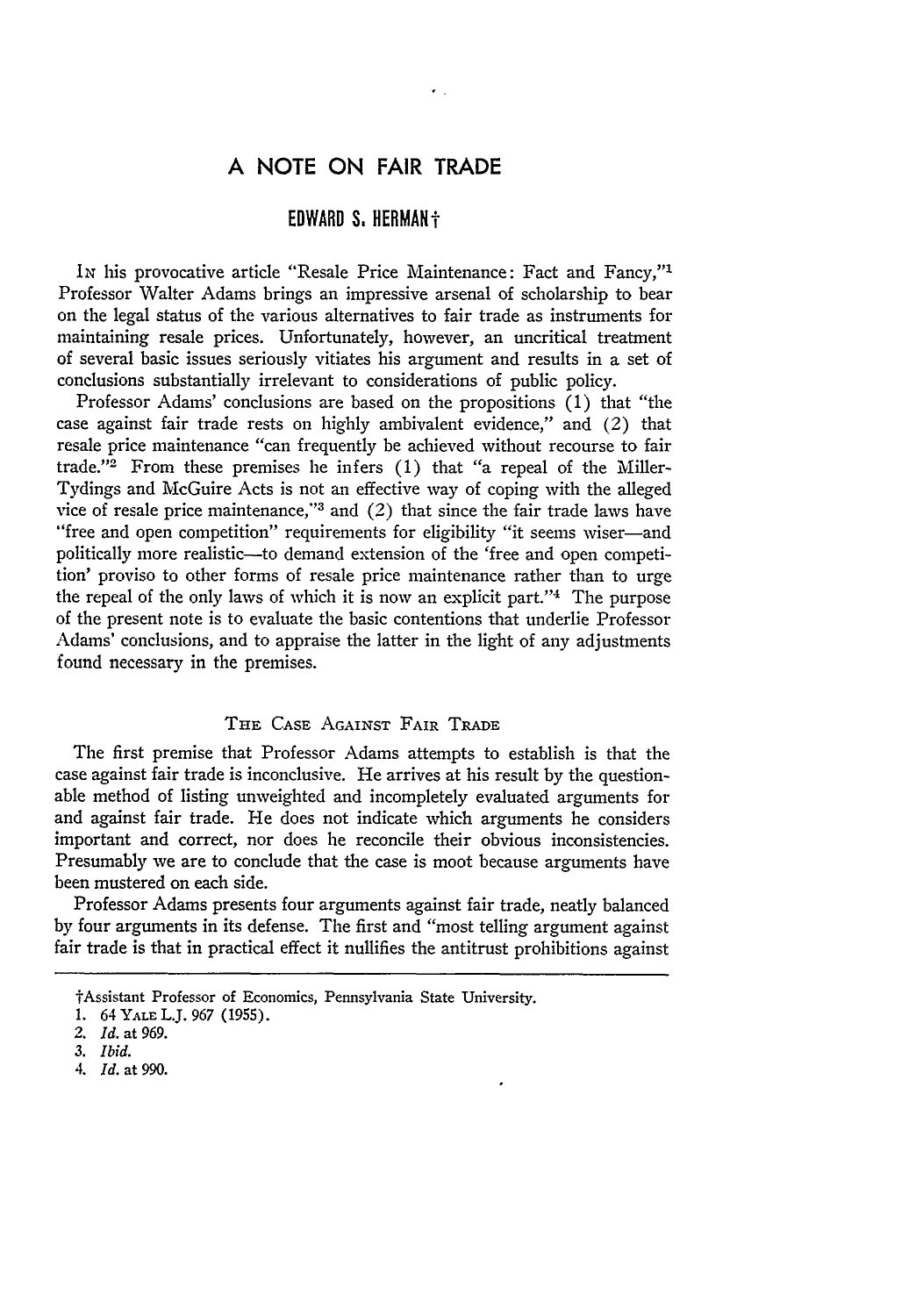horizontal price fixing."<sup>5</sup> Although economists are in virtually unanimous agreement that this is a valid contention, and that the primary purpose and effect of fair trade is to reduce price competition,<sup>6</sup> Professor Adams neglects to inform his readers of this fact, and fails to commit himself directly on the question of the validity and importance of this argument. He does come to grips with it in somewhat oblique fashion in his citation and defense of the contention made by fair trade advocates that the Miller-Tydings and McGuire Acts protect the consumer against any undue restraints by sanctioning fair trade pricing only where the goods in question are sold in "free and open competition" with other goods of the same general class. Professor Adams comments that "from the consumer's point of view this is a crucial safeguard against exploitation. So long as there is effective competition between manufacturers, the fact that each of them sees fit to set minimum resale prices is of secondary importance."7

The adequacy of this reply to the "most telling argument against fair trade" can be discussed in terms of the following questions: First, is it meaningful and accurate to say that "so long as there is effective competition between manufacturers" fair trade is not likely to prove injurious to consumers? Second, have the courts interpreted the "free and open competition" proviso in a manner that renders it readily available for the prevention of fair trade pricing by firms possessing substantial monopoly power? Third, given the nature and background of the fair trade laws, and the state of court interpretation of the "free and open competition" proviso, is it reasonable to expect effective enforcement of this proviso by the antitrust agencies?

*5. Id.* at 970. Not only does competition among distributors tend to be reduced by the contractual determination of dealer margins under fair trade, but distributors desiring to engage in horizontal price fixing are able to do so without violating the law if one of their number enters a vertical contract with a supplier and places the other dealers on notice of the existence of the contract. Manufacturers are still formally free to compete in factory price, but price competition among manufacturers is **likely** to be curbed with the extension of fair trade because of the diminution of dealer pressure for price concessions and the reduction of other unstabilizing (and competition promoting) effects of price competition at the distributive level. Furthermore, fair trade provides a convenient mechanism for facilitating manufacturer curbs on competition, since **by** establishing contracts with single distributors, with retail prices and discounts equivalent to those of other manufacturers, any manufacturer can obtain the effects of a horizontal price agreement. C. EDWARDS, MAINTAINING COMPETITION *72* (1949); STOCKING **& WATKINS,** MONOPOLY **AND** FREE ENTERPRISE 322-23 (1951); FTC, REPORT ON RESALE **PRICE MAINTENANcE** lxii (1945).

6. See, e.g., **J.** M. CLARK, **SOCIAL** CONTROL OF BUSINESS **381** (2d ed. 1939); C. EDWARDS, *op. cit. supra* note 5, at 66-73; **MACHLUP,** POLITICAL **ECONOMY** OF **MONOPOLY** 214-15, 229 (1952) ; **MuND, GOVERNMENT AND** BUSINESS 474-75 (2d ed. 1955); OXEN-FELDT, INDUSTRIAL PRICING **AND** MARKET PRACTICES 422-29 (1951); **PURDY,** LINDAHL & CARTER, CORPORATE CONCENTRATION **AND** PUBLIC POLICY 439 (1950); **STOCKING** & WAT-*KINS, op. cit. supra* note 5, at 322-24; WILCOX, **PUBLIC** POLICIES TOWARD BUSINESS 420-21 (1955).

7. Adams, *Resale Price Maintenance: Fact and Fancy,* 64 YALE L.J. 967, *972* (1955).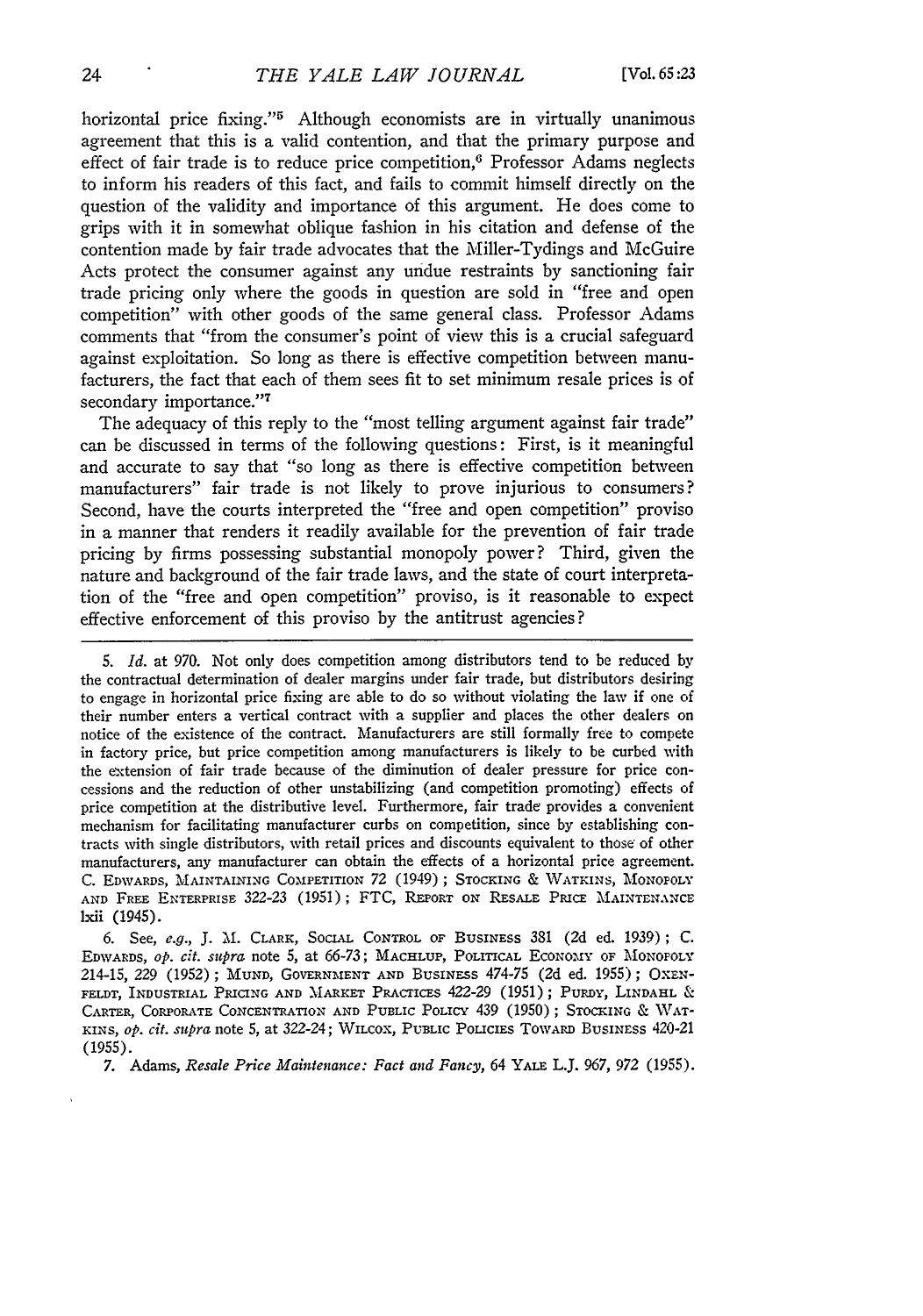As regards the first question, it should be noted initially that fair traded goods are invariably differentiated products (being branded and trademarked commodities), and are frequently sold in markets of few sellers. This means that such goods are sold under conditions in which significant factors are already at work tending to reduce the effectiveness of competition. To say that fair trade is harmless so long as there is effective competition among manufacturers is to disregard and divert attention from the fact that fair trade is itself a factor tending to reduce the effectiveness of competition in markets in which competition is already limited.8 Even assuming effective competition among manufacturers, however, there is no rational foundation for the assertion that a sufficient degree of competition among manufacturers eliminates the possibility that significant adverse effects may result from fair trade. Insofar as fair trade is effective it tends to raise distribution costs **by** depriving low cost distributors and the public of the advantages of superior efficiency, **by** diverting competition into cost-increasing non-price channels, and, as a result of high profit margins, **by** inducing excessive entry and capacity (and inefficient output volume per unit) in the field of distribution. These higher distribution, costs tend to be translated into higher prices to consumers irrespective of the degree of manufacturer competition.<sup>9</sup>

Court decisions interpreting the "free and open competition" proviso have been sparse but nonetheless revealing. In the only decision thus far rendered in which the "free and open competition" proviso of the federal fair trade laws has been interpreted, it was held that "if a purchaser wants a color film he must be able to buy it from *more than one* manufacturer if there is to be free and open competition with commodities of the same general class. . . .<sup>"10</sup> Courts have found the almost identical "fair and open competition" provisos of several state laws insufficient to condemn fair trade pricing in the long

**8.** Professor Adams cites information supplied by the Bureau of Education on Fair Trade indicating the existence of a substantial number of brands of six classes of commodities-sterling silverware, face powder, toilet soap, washing machines, floor wax and dentifrices--from which he concludes that if such information is correct, then "the fact that the resale price of each brand is set by the manufacturer is of relatively minor significance." *Id.* at 972-73. However, not only is this evidence unverified and not shown to be representative of fair traded goods in general, but in addition the conclusion rests on the implicit and largely invalid assumptions (1) that all the cited brands are typically sold in the same markets, (2) that each of these brands **is** produced by a different firm, and **(3)** that the branding and advertising of these various products does not convey substantial monopoly power. The fact that the consumer can choose between an alleged 58 brands of sterling silverware and 76 brands of toilet soap should be considered in the light of the fact that the four largest producers of these commodities accounted for 61 and 79 per cent of the 1947 output of sterling silverware and soap respectively. FTC, REPORT ON **CHANGES IN** CONCENTRATION **IN MANUFACTURING** 142, 147 (1954).

9. See C. EDWARDS, **Op.** *cit. supra* note 5, at 69-71; **GRETHR, PRICE** CONTROL **UNDER** FAIR TRADE **LEGISLATION** 294-320 (1939); **OXENFELDT,** *op. cit. supra* note 6, at 429; *STOCKING* & **WATKINS,** *op. cit. supra* note **5,** at 330.

10. Eastman Kodak Co. v. FTC, 158 F.2d 592, 594 (2d Cir. 1946), *cert. denied,* 330 U.S. 828 (1947). (Emphasis added.)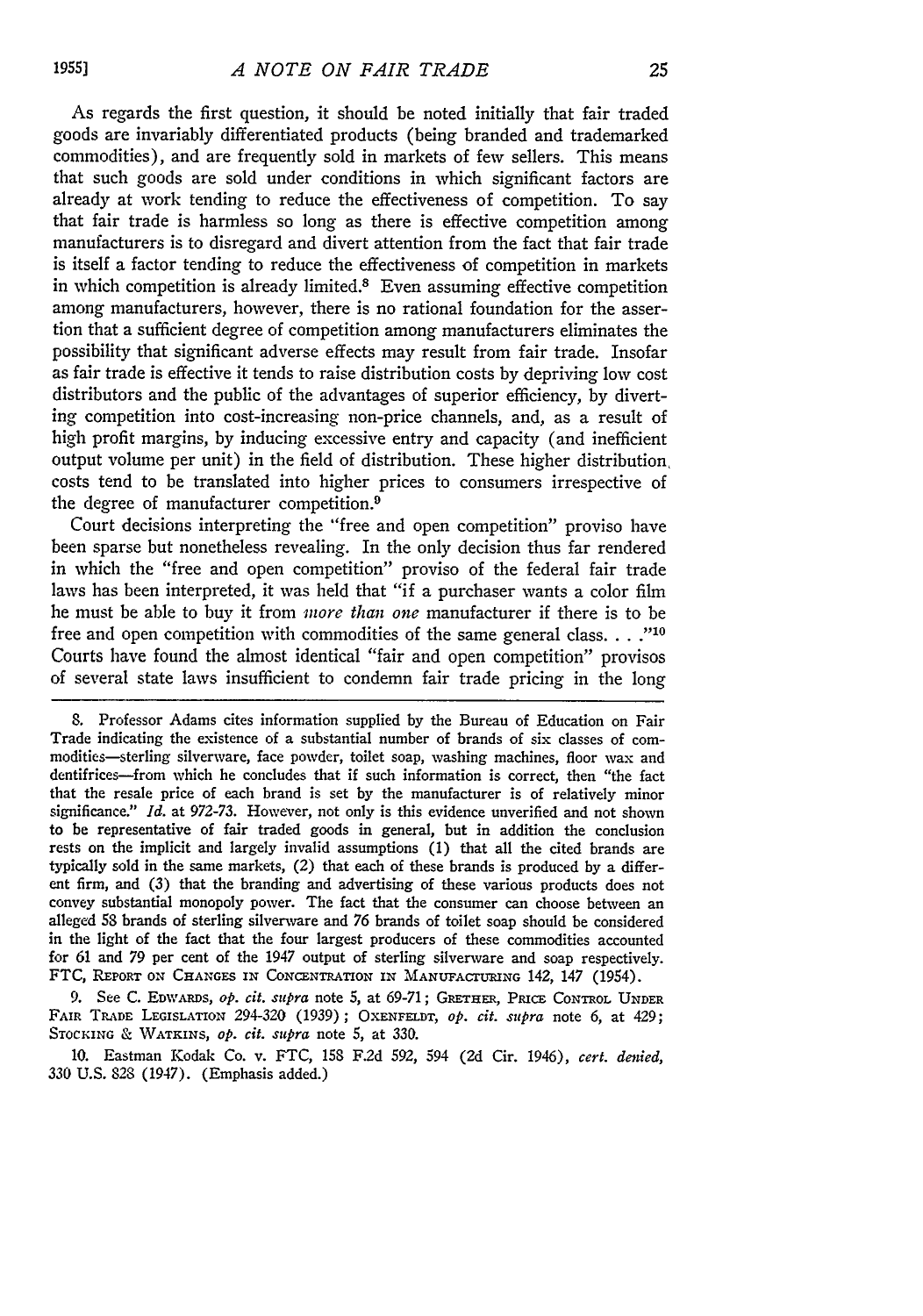playing phonograph industry (in which four firms produced seventy-nine per cent of the 1947 output) **;11** in the automatic lighter business (in which the court found that "Ronson had more than a majority of the lighter business in the country in 1951") **;1'2** and in the whiskey industry (in which four firms produced seventy-five per cent of the  $1947$  output).<sup>13</sup> The standards thus far developed in interpreting the protective proviso would appear to sanction the use of fair trade contracts where there are several independent sellers of a similar type of commodity, and where such sellers are not acting in a manner that would ordinarily constitute a violation of the Sherman Act.<sup>14</sup> A proviso so interpreted, and written into statutes the essence of which is restriction of competition, cannot be taken seriously as a "crucial safeguard against exploitation."'<sup>15</sup>

Professor Adams expresses disappointment at the failure of the antitrust agencies to enforce the proviso guaranteeing the consumer against exploitation, but he does not consider whether nonenforcement has resulted from mere obstinacy on the part of these agencies or from more deep-seated obstacles. Among the latter, the Department of Justice has noted the vagueness of the "free and open competition" proviso,<sup>16</sup> and attention has already been called to the character of court interpretations of this proviso, which has hardly been such as to infuse the antitrust agencies with a fervor for enforcement. Furthermore, the fair trade laws have increased the enforcement responsibilities of the antitrust agencies by providing a mechanism "susceptible of use as a cloak to hide general price fixing activities,"'17 although, as Professor Adams observes in another context, the resources of these agencies remain meager.<sup>18</sup> As Corwin Edwards has pointed out,

11. Columbia Records, Inc. v. Goody, *278* App. Div. 401, 105 N.Y.S.2d 659 (1st Dep't 1951); FTC, REPORT ON CHANGES IN CONCENTRATION IN MANUFACTURING 146 (1954).

12. Ronson Patents Corp. v. Sparklets Devices, Inc., 1953 Trade Cas. **ff** *67562* (E.D. Mo. May 25, 1953).

13. Carstairs Distiller Corp. v. H. C. Drescher Co., 106 N.Y.L.J. 110 col. 3 (N.Y. Sup. Ct. July 1, 1941); Schenley Distributors, Inc. v. H. Hollander Co., CCH **TRADE** REG. REP. **[ 3154.23** (Mass. Super. Ct. 1940); FTC, REPORT ON CHANGES IN CONCENTRA-TION IN **MANUFACTURING** 138 (1954).

14. See Eastman Kodak Co. v. FTC, 158 F.2d 592, 594 (2d Cir. 1946), *cert. denied,* 330 U.S. 828 (1947) ; Ronson Patents Corp. v. Sparklets Devices, Inc., 1953 Trade Cas. 67562 (E.D. Mo. May 25, 1953) ; General Electric Co. v. S. Klein, Inc., 1953 Trade Cas. 1 67443 (N.Y. Sup. Ct. Feb. 20, 1953) ; Sunbeam Corp. v. Central Housekeeping Mart, Inc., 1952 Trade Cas. **ff** 67379 (Ill. Super Ct. Dec. 9, 1952).

15. It is one of the remarkable features of Professor Adams' article that he indicates awareness of the unencouraging manner in which the courts have interpreted the protective proviso in a footnote, Adams, *supra* note 7, at 969 n.6, and yet proceeds to conclusions that require that his own footnote be disregarded.

16. See the statement of H. Graham Morison, Assistant Attorney General in charge of the Antitrust Division, *Hearings Before the Antitrust Subcommittee of the House* Committee on the *Judiciary on* Resale *Price* Maintenance, 82d Cong., 2d Sess., ser. 12, at 42-43 (1952).

17. Id. at 43.

18. Adams, *supra* note 7, at 973.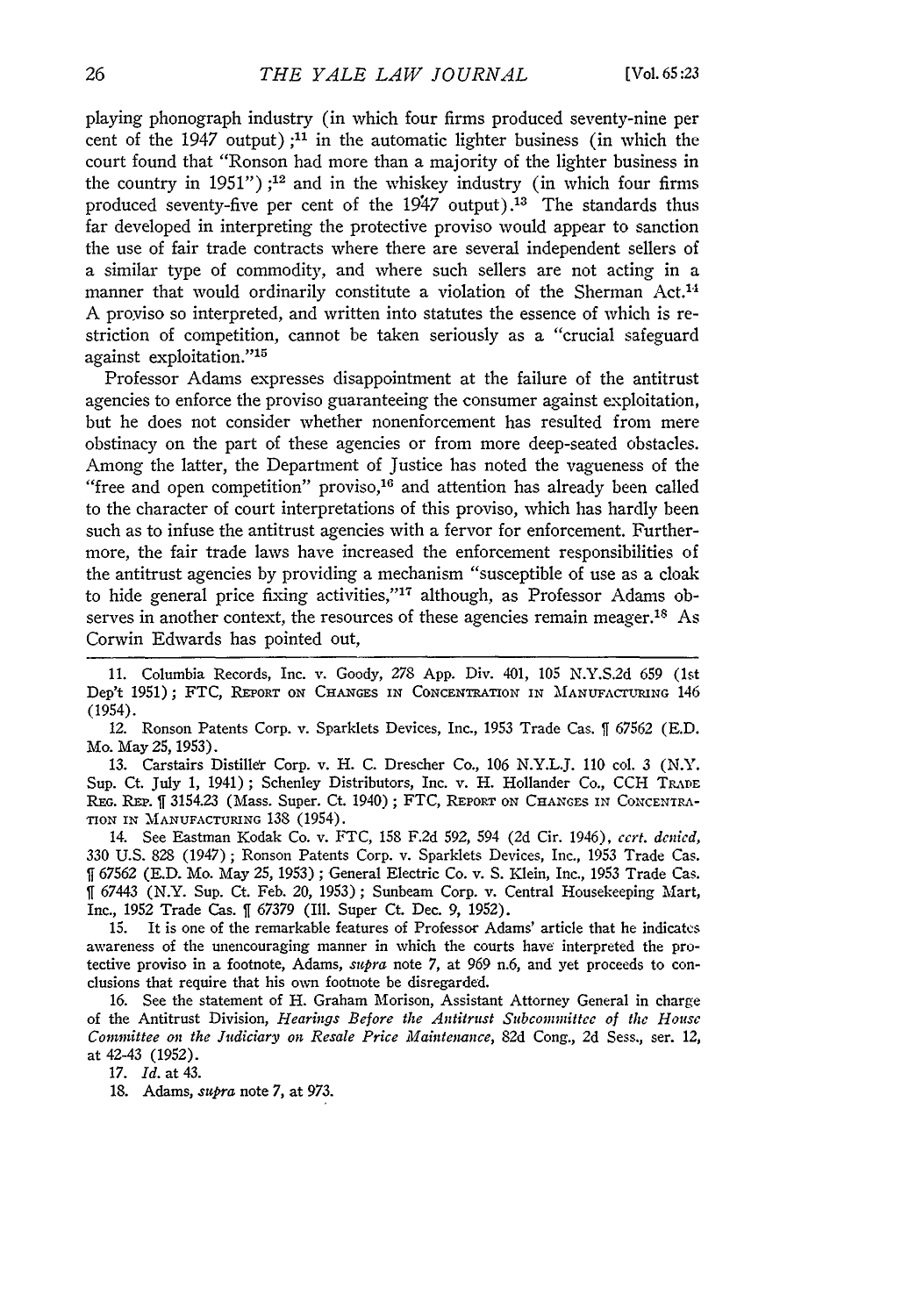"in practice it is nearly always impossible for one manufacturer to establish a system of vertical price fixing unless he can be sure that his competitors will do likewise; and a single price-fixing commodity is exposed to the inroads of competing commodities when these articles can be sold for less than the fixed price. Consequently, horizontal collusion in violation of the law has been an indispensable part of the movement for resale price maintenance. . **.** . If the Antitrust Division had the men and money to examine every resale price contract which has been written under the cloak of State and Federal legislation . . **.** there would be no resale price problem for there would be practically no resale price contracts. In the absence of such wholesale law enforcement, the system of resale price legislation has become a breeding ground for restraints of trade such as Congress never intended to sanction and did not sanction."<sup>19</sup>

The second argument against fair trade mentioned by Professor Adams is "the prejudicial effect of fair trade on the consuming public." $20$  He notes that a number of surveys have been "repeatedly cited" to demonstrate the adverse effects of fair trade on the consumer, but he does not attempt a direct appraisal of this body of evidence. Instead he again falls back on the allegations of "fair trade advocates," who provide him with the following counter-arguments. First, the usual surveys of the effects of fair trade on prices are alleged to lack statistical significance because they are unrepresentative: "In the absence of fair trade, a department store or chain selling a diversified product line can cut prices on nationally advertised, trade-marked articles to build up store traffic, and hope to make up for its low margins or losses on these items by the sale of other, less attractively priced goods. . **.** . [The challenged surveys] do not show to what extent the 'bargains' purchased by some consumers are subsidized by the 'lemons' purchased by other consumers."<sup>21</sup> Secondly, the Bureau of Education on Fair Trade claims that studies made for it by A. C. Nielsen & Co. "indicate that on the average the public paid less for a list of leading drug and toilet articles in the fair trade areas than in the non-fair trade areas of the country. '22 Finally, its supporters urge that insofar as fair trade curbs loss-leader selling the consumer is protected against eventual monopolization of the channels of distribution.23

It is quite true that statistical measurement of the effects of fair trade is extremely difficult, and that the results thus far obtained are not entirely conclusive. Nevertheless, in virtually every instance of a survey carried out by reasonably disinterested parties, the -spotty individual studies point to the price increasing or stabilizing effects that we would expect on theoretical

*23. Ibid.*

**<sup>19.</sup>** Statement by Corwin Edwards, *Hearings Before the Antitrust Subcommittee of The House Comcnnittee on the Judiciary on Resale Price Maintenance,* 82d Cong., 2d Sess., ser. 12, at 440 (1952); see also the remarks of Assistant Attorney General Morison, *id.* at 41.

<sup>20.</sup> Adams, *supra* note 7, at 971.

<sup>21.</sup> *Id.* at 973.

*<sup>22.</sup> Ibid.*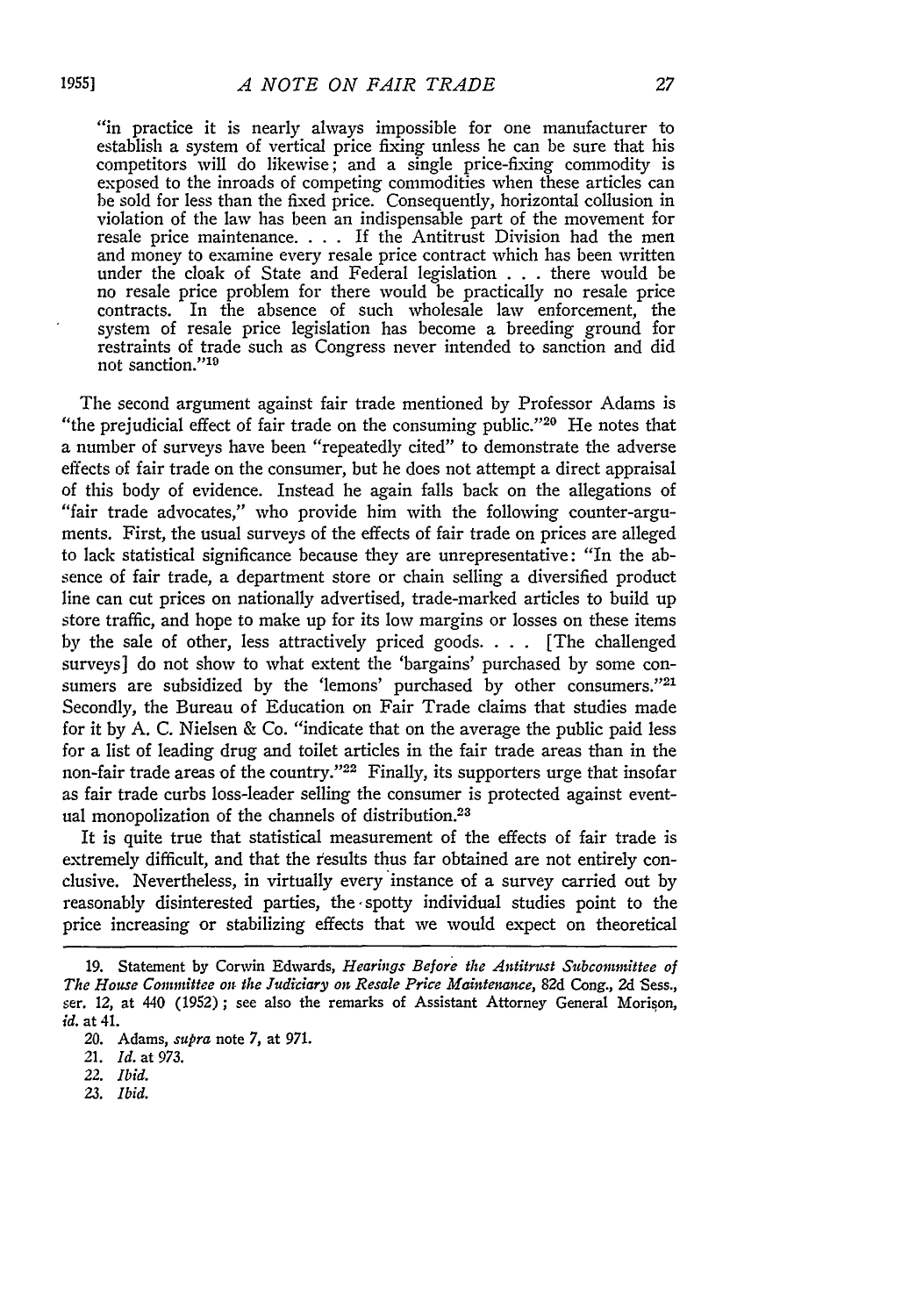grounds.<sup>24</sup> Thus, although the aggregate evidence is not conclusive, it establishes a presumption that is not seriously disturbed by the counter-arguments uncritically cited by Professor Adams. The argument that the unfavorable surveys do not show the extent to which "bargain" prices are compensated for by the sale of high priced "lemons," states a formal possibility which is not supported by any evidence. The fact of bargain prices on a considerable range of commodities cannot be dismissed by the mere *assertion* that bargains may be offset by lemons. Such an assertion rests on an assumption of consumer irrationality which is least appropriate for precisely those persons to whom a unit of money has the most significance. Furthermore, no reason is given for supposing that the exploitation of consumer irrationality is confined to the large distributor. This assertion is also grounded on the assumption that every store of a particular type has an almost identical over-all margin on sales, so that sales of items at low margin must be offset by high margin sales. When it is recognized that in many fields large volume distributors compensate for systematically low margins by large sales volume, this assumption ceases to be compelling.<sup>25</sup>

When a group such as the Bureau of Education on Fair Trade releases a set of conclusions that run counter to theoretical expectations and the results of the bulk of other studies on the subject, it would hardly seem reasonable to cite its results without question and then imply that the argument is a draw because there are statistics on both sides. Professor Adams not only falls into this error but, despite an alertness to the paradoxes in the arguments against fair trade, he neglects calling attention to the dilemma raised by the Nielsen study, namely that "loss leader selling" is apparently more prevalent in the fair trade than in the non-fair trade states!

The contention that fair trade, by protecting the independent dealer against loss leaders, protects the long run interest of the consumer in the maintenance of competitive distribution, suffers from the fact that the consumer is asked to undergo potentially severe current restraints on competition in distribution

25. **HOFFIMAN,** LARGE-SCALE **ORGANIZATION** IN THE **FOOD** INDUSTRIEs, 3-4, 61-68 (TNEC Monograph No. 35, 1940); C. **PHI.LIPS,** *MARKETING* **BY MANUFACTURERS** 199-200 (2d ed. 1951); Gilchrist, *The Discount House, 17* J. **MARKETING** 267, 270-71 (1953) ; Zimmerman, *The Supermarket and the Changing Retail Structure, 5* J. MARKET-**ING** 402, 405 (1941) **;** FTC, *Final Report on the Chain Store Investigation,* S. Doc. No. 4, 74th Cong., 1st Sess. 67 (1935).

<sup>24.</sup> FTC, **REPORT** ON RESALE **PRICE MAINTENANCE** pts. I, II (1945); **GRETHER,** *op. cit. supra* note **9,** *passim;* Hession, *The Economics of Mandatory Fair Trade,* 14 **J. MARKETING** 707-20 (1950) ; **Lewis,** *Economic Effects of Price Maintenance in Knoxville, Tennessee, 4* J. MARKETING 139-46 (1939); Stewart, *Mandatory Resale Price Maintenance of Distilled Spirits in California*, 18 J. MARKETING 370-79 (1954); Wolff & Holthausen, *The Control of Retail Prices Under the Fair Trade Laws,* Dun's Review, July 1938, pp. 15-22, 44-47; *The Not-So-Fair Trade Laws*, Fortune, Jan. 1949; p. 70; *Hearings Before the Antitrust Subcommittee of the House Committee on the Judiciary on Resale Price Maintenance,* 82d Cong., 2d Sess., ser. 12, at 429-35 (1952) ; H.R. REP. No. 1516, 82d Cong., 2d Sess. 39-45 (1952).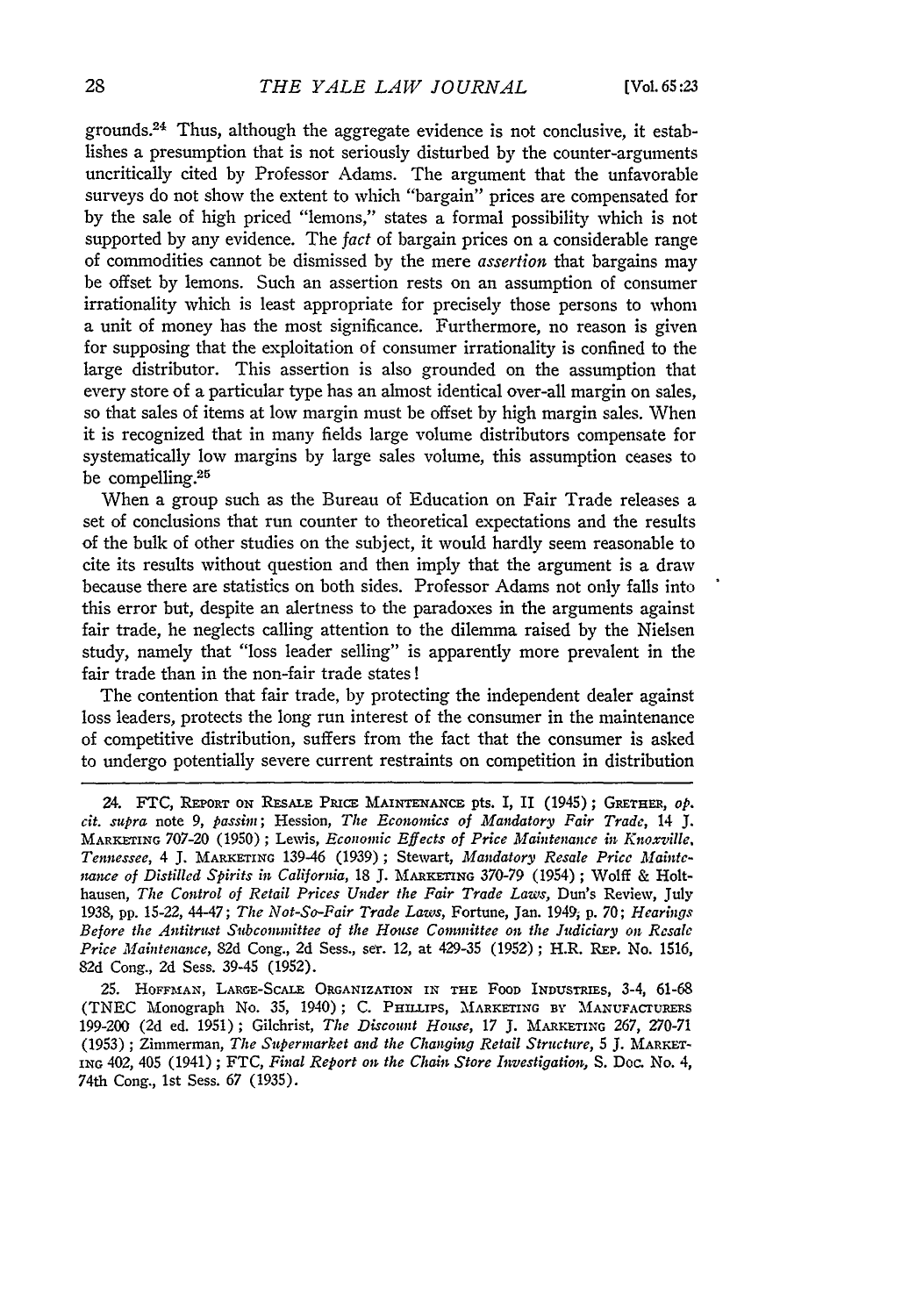in order to prevent future developments that are highly uncertain.<sup>26</sup> Not only are other methods available for preventing monopolization of the distributive mechanism which do not require the throwing out of the baby (current competition in distribution) with the bath water (loss leaders) *,27* but serious question can be raised concerning the efficacy of fair trade as a means for stabilizing the market structure of the distributive trades.

This brings us to the third argument against fair trade: that it actually contributes to the weakening of the competitive position of the independent retailer by encouraging the development of private brands sold at prices substantially below those of the fair traded items to which the independent dealer is largely confined. Professor Adams finds a curious paradox in this argument. "Fair trade is condemned for *destroying* price competition and thus harming the consumer. At the same time, it is attacked for *stimulating* price competition and weakening the independent retailer. Thus, fair trade opponents find themselves contending that resale price maintenance is too effective, on the one hand, and not effective enough, on the other."<sup>28</sup> This paradox is unduly strained. The emphasis on the words "destroying" and "stimulating" implies that it may be difficult to conceive of the possibility that both might happen to price competition as a result of fair trade. But the paradox falls to the ground when we consider that the destruction may be now and the stimulus occur only gradually over an extended period; and that the destruction may be great and the stimulus relatively modest. A price fixing arrangement will destroy competition and injure consumers now; in time, if the price fixers are unable to prevent entry, defections from the conspiracy, or encroachments by competitors outside of the arrangement, then there will be a tendency for outsiders to expand business gradually at the expense of the combination by quoting prices below the high levels fixed by that group. The competitive position of the combination is worsened as the monopoly prices induce entry and diminish the market shares of the price fixers. But the adverse competitive effects are likely to be immediate and substantial; the induced increase in competition is likely to lag and, at best, to return eventually only to approximately the original degree of competition.

The fourth argument against fair trade is that it "inevitably produces a noncompetitive atmosphere which fosters violations of the antitrust laws."29 After citing several cases in which the fair trade laws appear to have served as a cloak for price fixing conspiracies and other restraints of trade, Professor

*29. Ibid.*

<sup>26.</sup> A necessary corollary of the argument that fair trade protects the consumer's *long rum* interest in competitive distribution is that manufacturer competition is inadequate to provide such protection; and yet fair trade spokesmen typically justify the *short run* restraints on competition in distribution that fair trade entails, by contending that manufacturer competition sufficiently protects the consumer. This constitutes an admirable effort to have one's cake and eat it too, but the tears for long run competitive distribution are too obviously of the crocodile variety.

*<sup>27.</sup> E.g.,* laws preventing sales below cost, predatory price cutting, and other abuses.

*<sup>28.</sup>* Adams, *.supra* note 7, at **971.**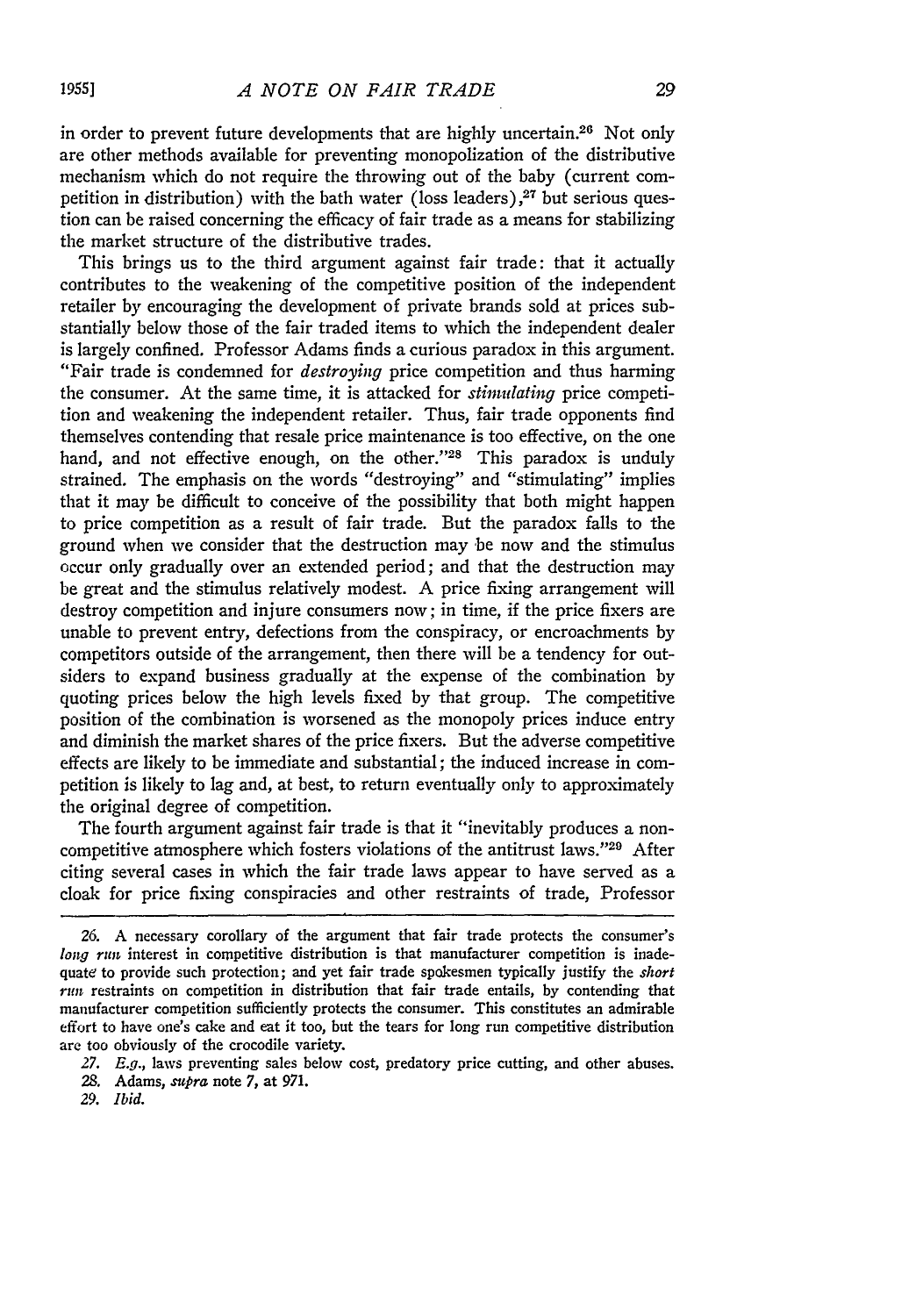Adams presents (with implicit approval) the reply of the advocates of fair trade, who urge that "the very cases cited by opponents of fair trade demonstrate that the antitrust laws can still be enforced where the practitioners of fair trade exceed or abuse their carefully defined statutory rights."<sup>30</sup> However, it would hardly appear to be an effective reply to a charge that certain legislation encourages the violation of other laws, to say that such violations are themselves not exempt from the law!

In sum, the case against fair trade is not effectively challenged by the counter-arguments cited by Professor Adams. The criticisms of fair trade are adequate to sustain the conclusion that, from the standpoint of economic effects, the fair trade laws run counter to the public interest.

## THE **ADEQUACY** OF **THE ALTERNATIVES** TO FAIR TRADE

Professor Adams' policy recommendations rest not only on the alleged inconclusiveness of the case against fair trade, but also on the proposition that resale price maintenance can be achieved without recourse to fair trade. If other devices are readily available alternatives to fair trade as techniques for the maintenance of resale prices, the repeal of the fair trade laws would not effectively eliminate any evils inhering in resale price maintenance. Professor Adams assumes that this is the case, but he does not justify the assumption. That there is at least an issue to be raised as to the substitutability of the various price maintaining devices should be indicated by the magnitude of the campaign waged on behalf of fair trade with these alleged alternatives already in hand!

The resale price maintenance devices that may be considered as possible alternatives to fair trade are forward integration,<sup>31</sup> consignment selling, use of the agency device, and the simple refusal to deal with those who fail to maintain prices. Are these alternatives readily available and effective substitutes for fair trade as means of maintaining resale prices? Not only is forward integration limited by the fact that it requires large additions to capital investment and a considerable expansion of managerial responsibilities, but it is also quite impractical for the typical producer of fair traded goods who markets his product through thousands of "general" drug, hardware and variety stores. Consignment selling likewise increases capital costs (by requiring a larger inventory investment), and enhances the risks connected with price change and obsolescence. It involves "not only the nuisance of making reports but . . . also the frequent disagreement between the consignor's accounts and the consignee's".;32 and "neither wholesalers nor retailers take the same interest in a consigned product that they do in one they purchase out-

<sup>30.</sup> *Id.* at 972.

**<sup>31.</sup>** Professor Adams' article does not specifically examine the alternative of forward integration.

**<sup>32.</sup>** Klaus, *Sale, Agency and Price Maintenance: II,* 28 **COLUmh.** L. REv. 441, 461 (1928).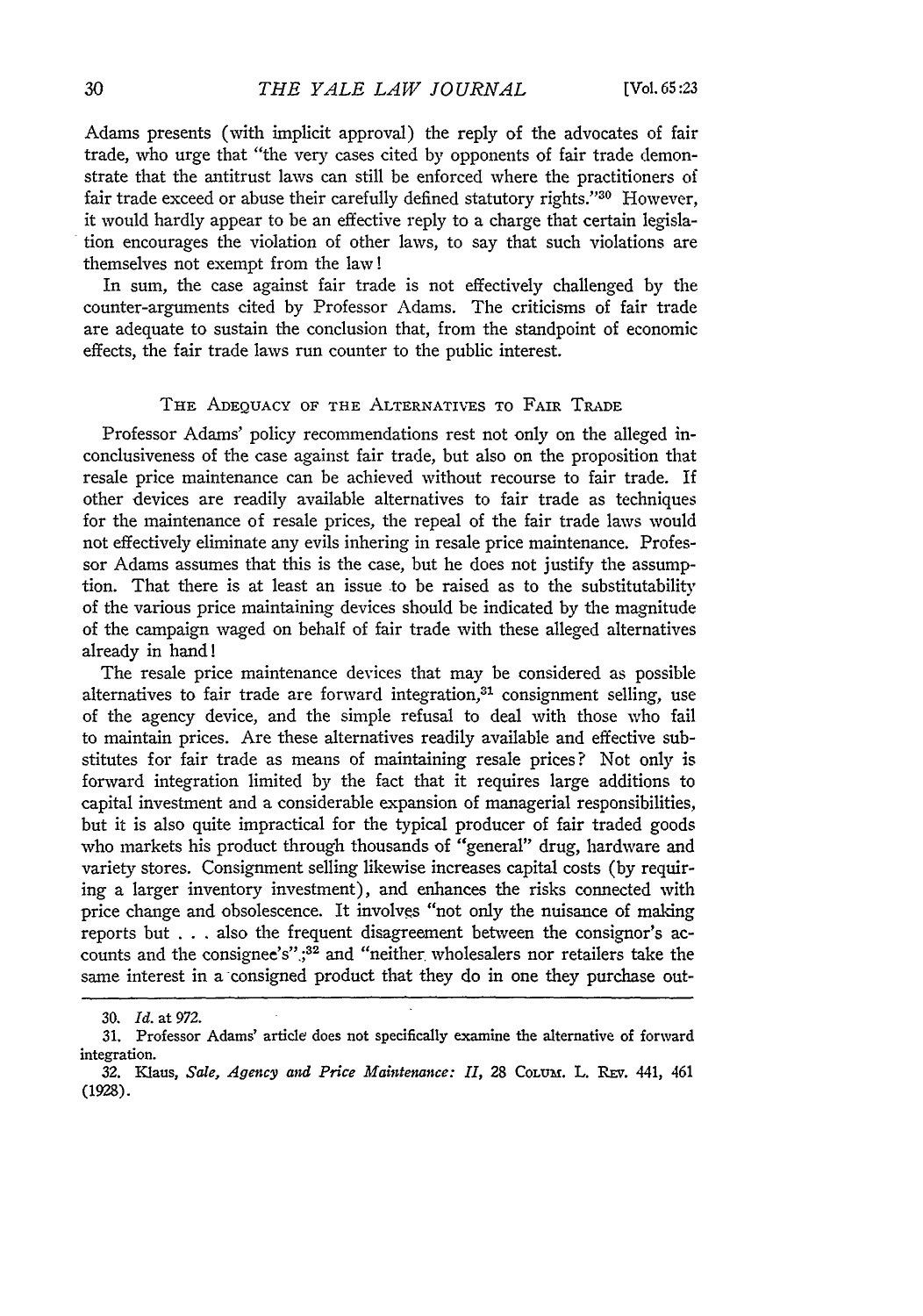right."<sup>33</sup> The agency device also tends to increase the costs and risks of doing business;<sup>34</sup> it restricts the number of distributive outlets that may be maintained;<sup>35</sup> and it can probably be utilized effectively for purposes of price maintenance only where the manufacturer has sufficient monopoly power to enable him to induce virtually all desired dealers to enter such contracts.<sup>36</sup> Refusing to deal with those persistently cutting prices below the levels suggested by the manufacturer does not enhance the costs and risks of doing business to the extent of the previously mentioned devices, but it is a relatively clumsy and ineffective substitute for fair trade. Refusal to deal provides neither the strategic focal point for the co-operative efforts of organized dealers to pressure manufacturers into price maintenance at satisfactory margins, nor the convenient mechanism for manufacturer cooperation, that are afforded by the enforceable fair trade contract (with the attached non-signer clause). There are no legal penalties available as a supplement to refusals to deal to restrain price cutters, so that manufacturer policing of retail prices and the flow of goods through distributive channels must be persistent and comprehensive for effective price maintenance. Some manufacturers are likely to be unable to use this method, and others may feel that the kind of price maintenance obtainable with this device is not worth the additional effort and expense it entails.

In sum, there are disadvantages attaching to each of the alternative devices for maintaining resale prices, which make them less than perfect substitutes for fair trade. None of these devices possesses the combination of advantages characteristic of fair trade: simplicity, low cost and risk, legal sanction, and ready adaptability to the facilitation of horizontal collusion. The demise of fair trade would not result in a simple shift from fair trade to some other means of maintaining resale prices; in many instances the alternative methods would be unavailable or simply not feasible.

## **CONCLUSIONS**

If, as has been argued above, the case against fair trade is reasonably convincing, and if for the typical fair-trading manufacturer the alternative price maintaining devices are not readily available or effective substitutes for fair trade, then, contrary to Professor Adans, the repeal of the Miller-Tydings and McGuire Acts would be a sensible beginning in an effort to cope with

**1955]**

<sup>33.</sup> C. PHILLIPS, *op.* cit. *supra* note 25, at **328.**

<sup>34.</sup> See United States v. General Elec. Co., 82 F. Supp. 753, 818-24 (D.N.J. 1949).

<sup>35.</sup> See C. PHLUPS, *op. cit. supra* note 25, at 186.

<sup>36. &</sup>quot;First, in the typical fields to which the General Electric pattern is indigenous, the problem of price maintenance is practically irrelevant. Second, in the fields where price maintenance is desired, those manufacturers who are already least affected by competition will be able to adopt the General Electric pattern with little difficulty, while those to whom price maintenance would be most welcome are financially too weak to use that pattern with success. Klaus, Sale, Agency and Price Maintenance: *1*, 28 COLUM. L. REV. *312,* **315** (1928).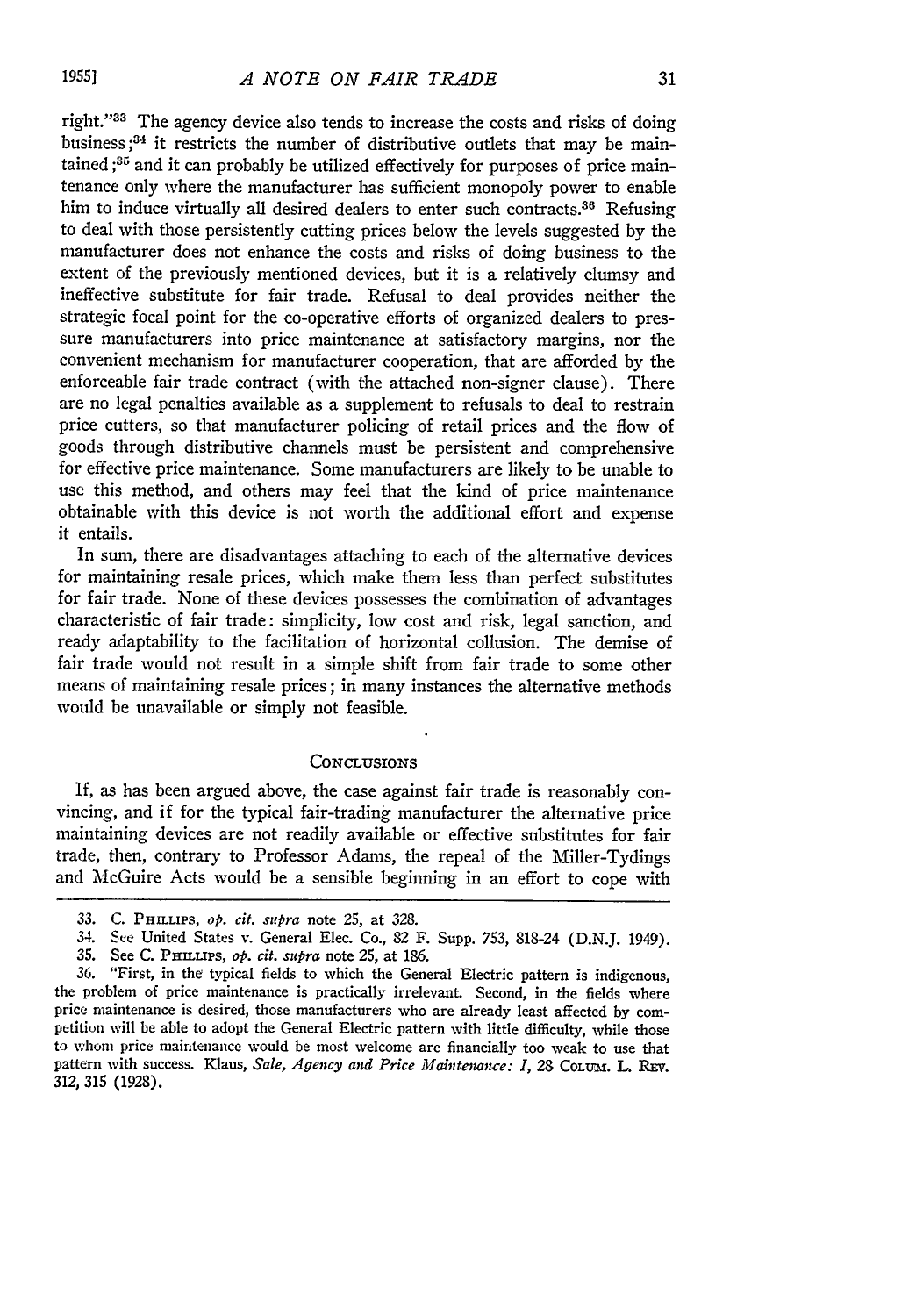"the alleged vice of resale price maintenance." And if the "free and open competition" provisos of the fair trade laws have shown themselves to be hopelessly inadequate protection against abuses resulting directly from the anti-competitive legislation to which they are attached, it would appear rather pointless as well as highly impractical "to demand extension of the 'free and open competition' proviso to other forms of resale price maintenance rather than to urge the repeal of the only laws to which it is now an explicit part."<sup>37</sup>

37. Adams, supra note 7, at 990.